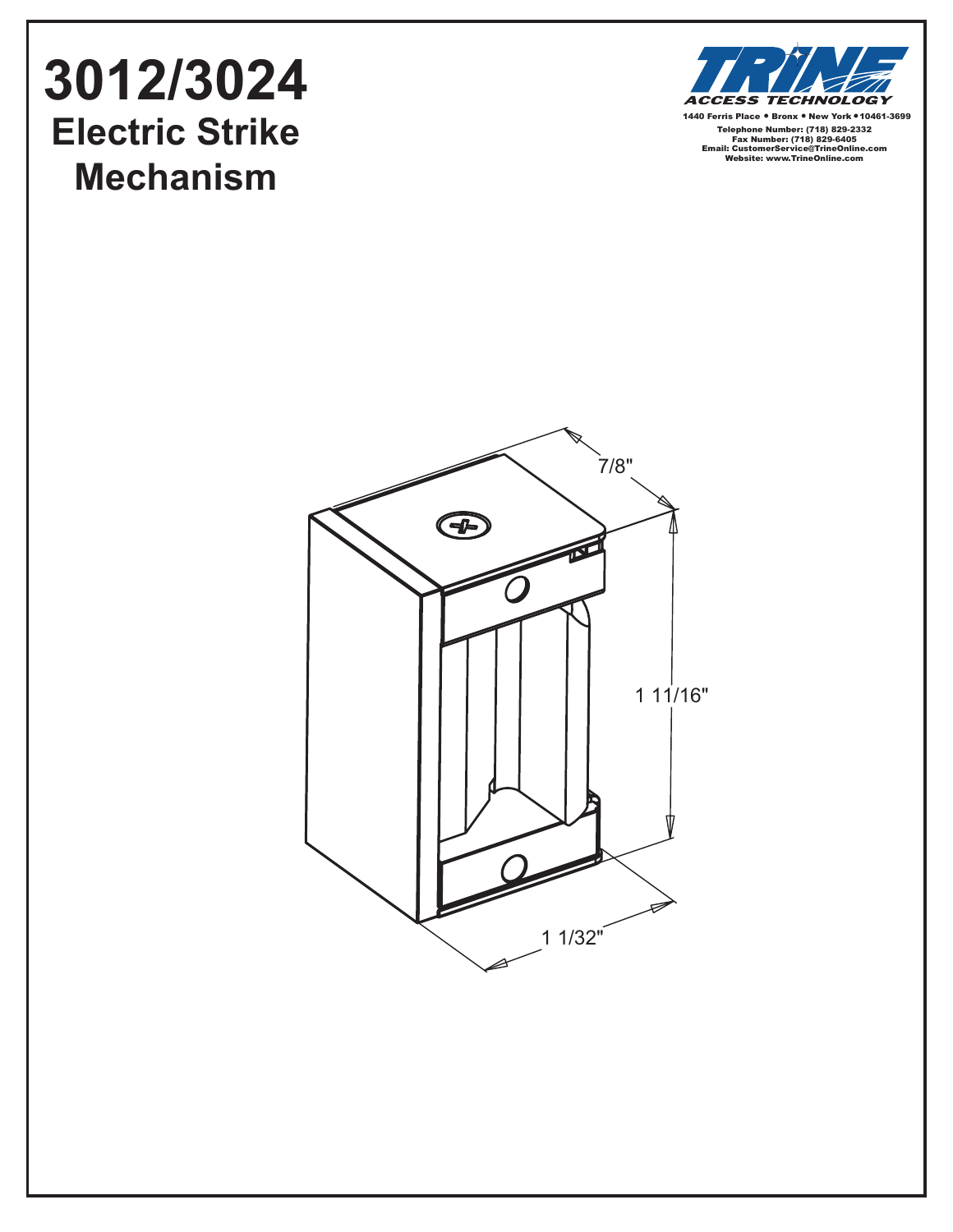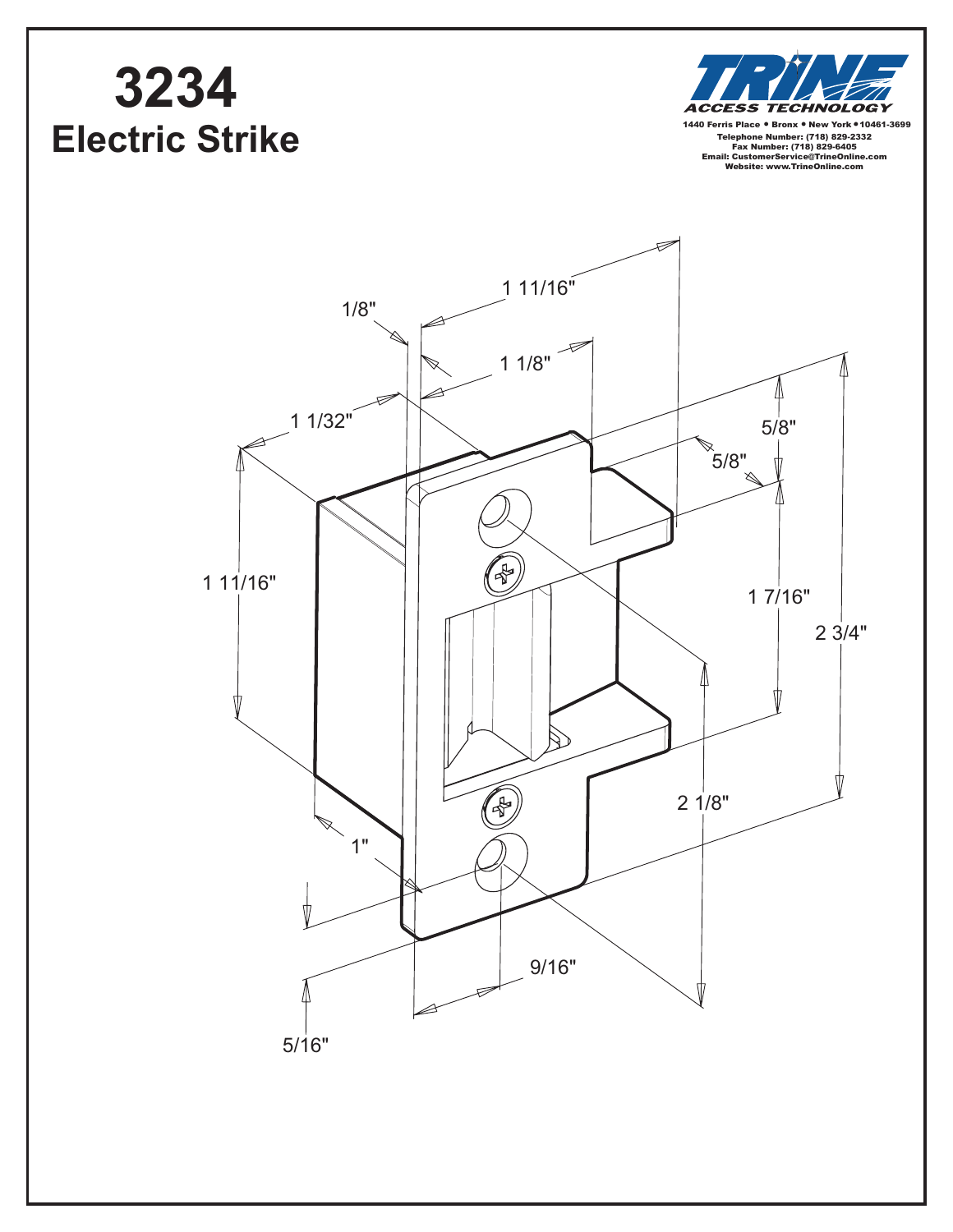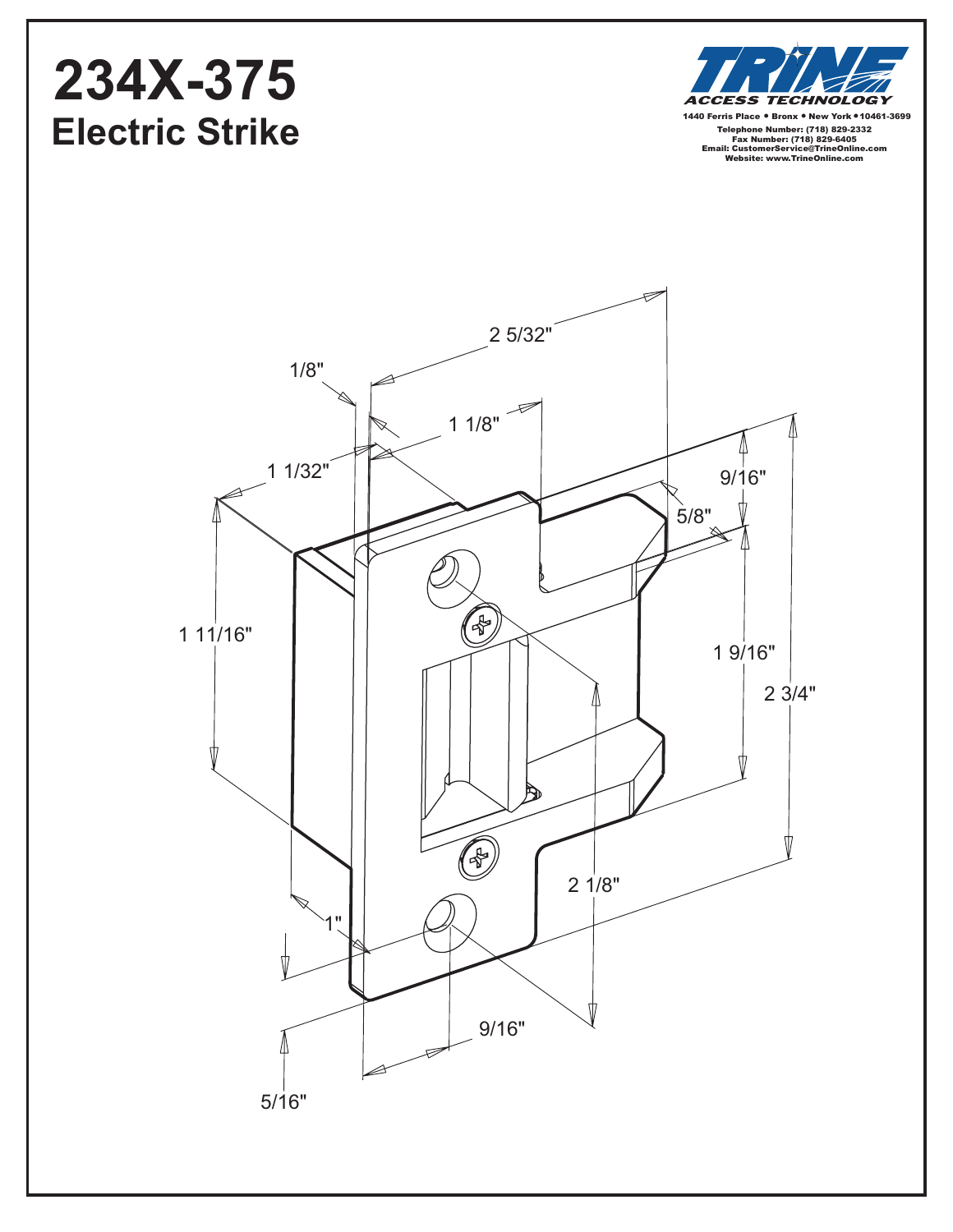## **3234W Electric Strike**



Telephone Number: (718) 829-2332 Fax Number: (718) 829-6405 Email: CustomerService@TrineOnline.com Website: www.TrineOnline.com 1440 Ferris Place . Bronx . New York . 10461-3699

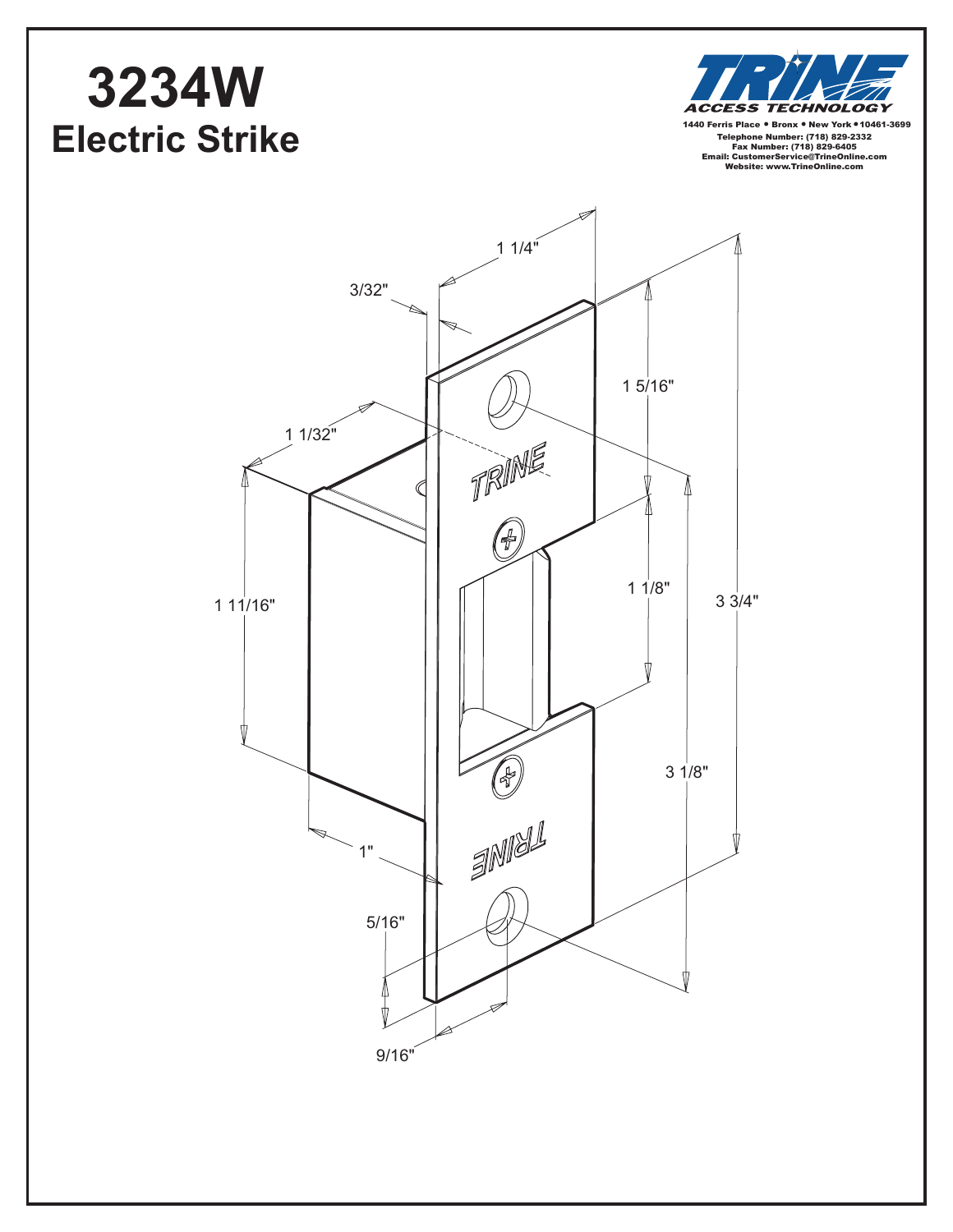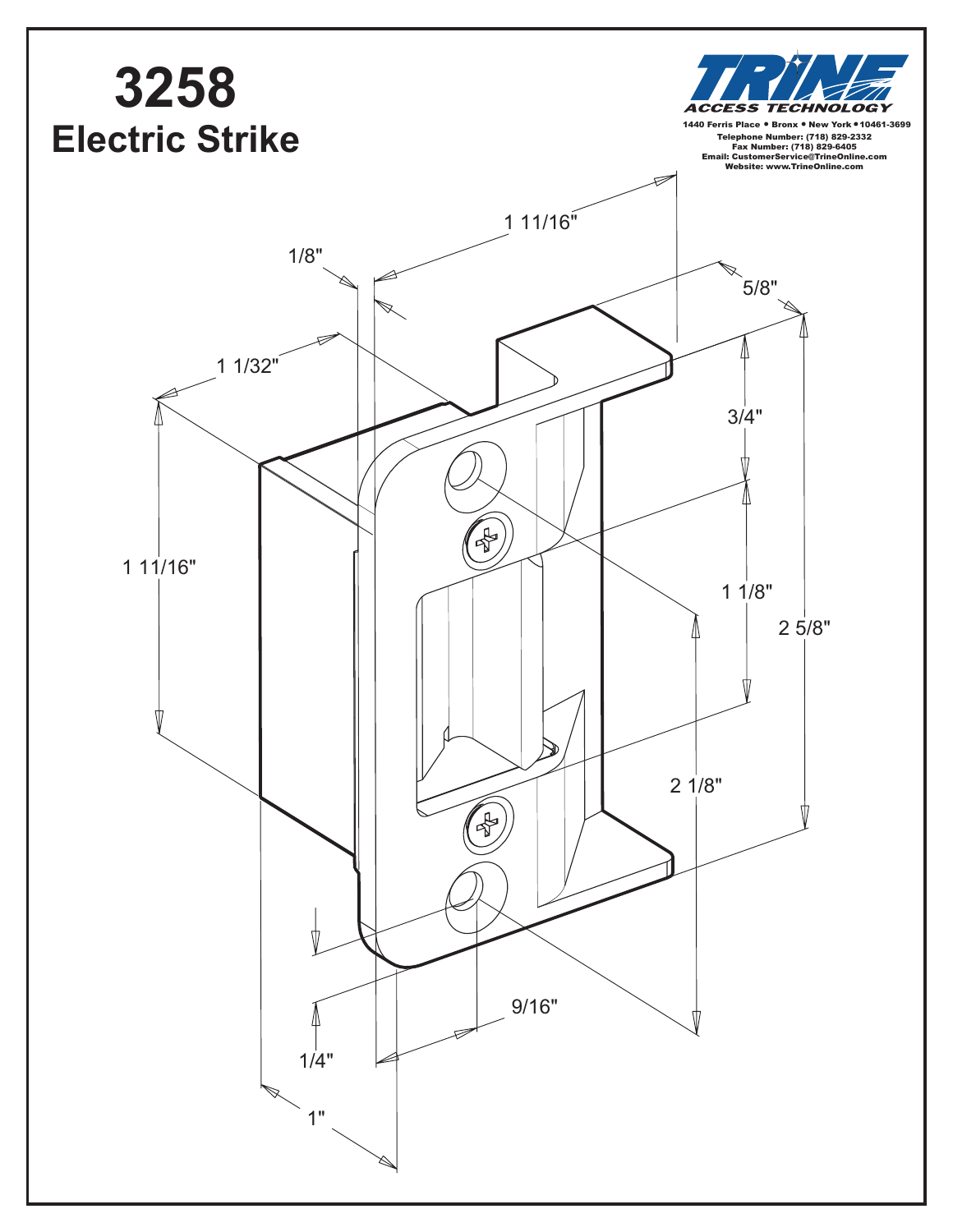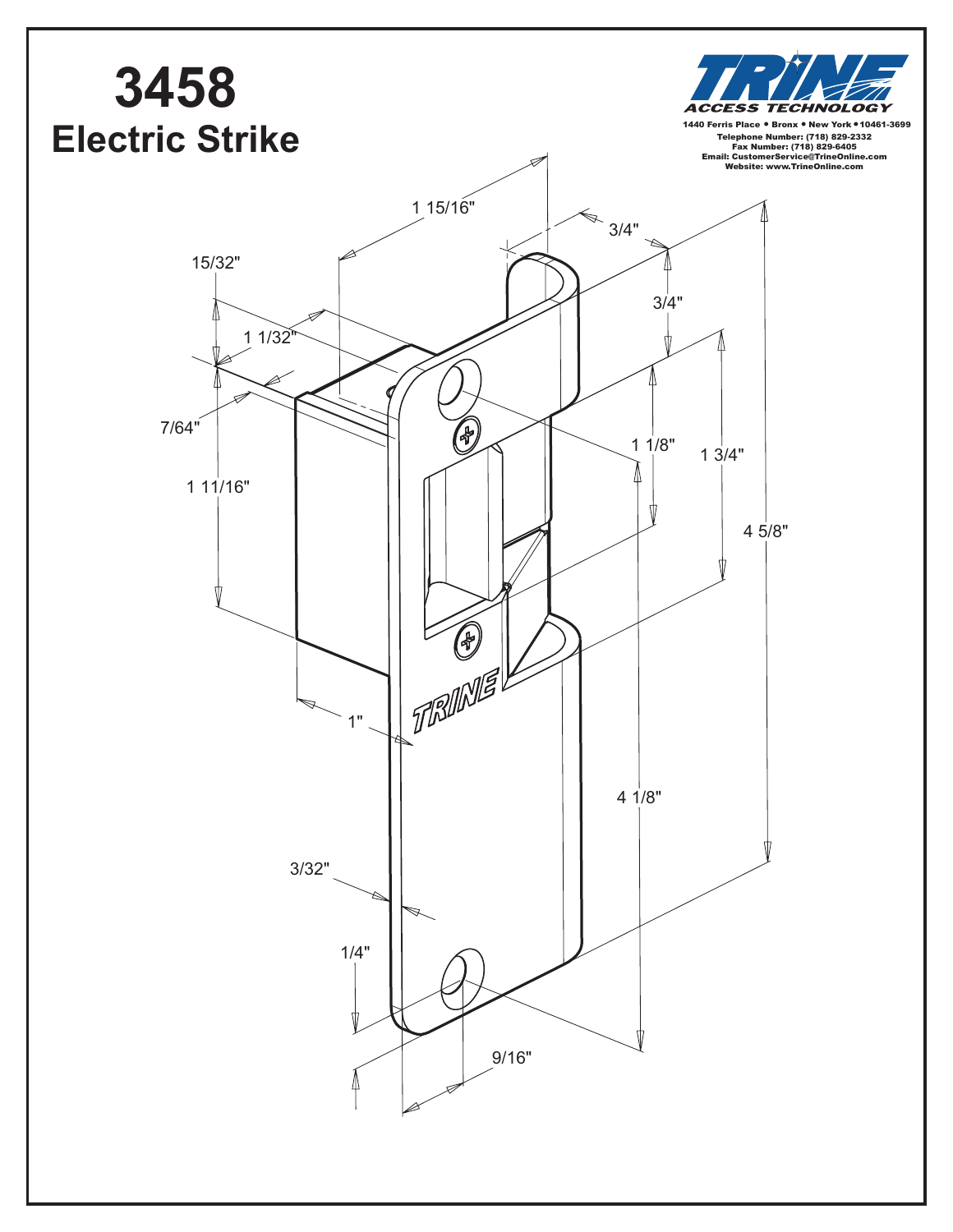